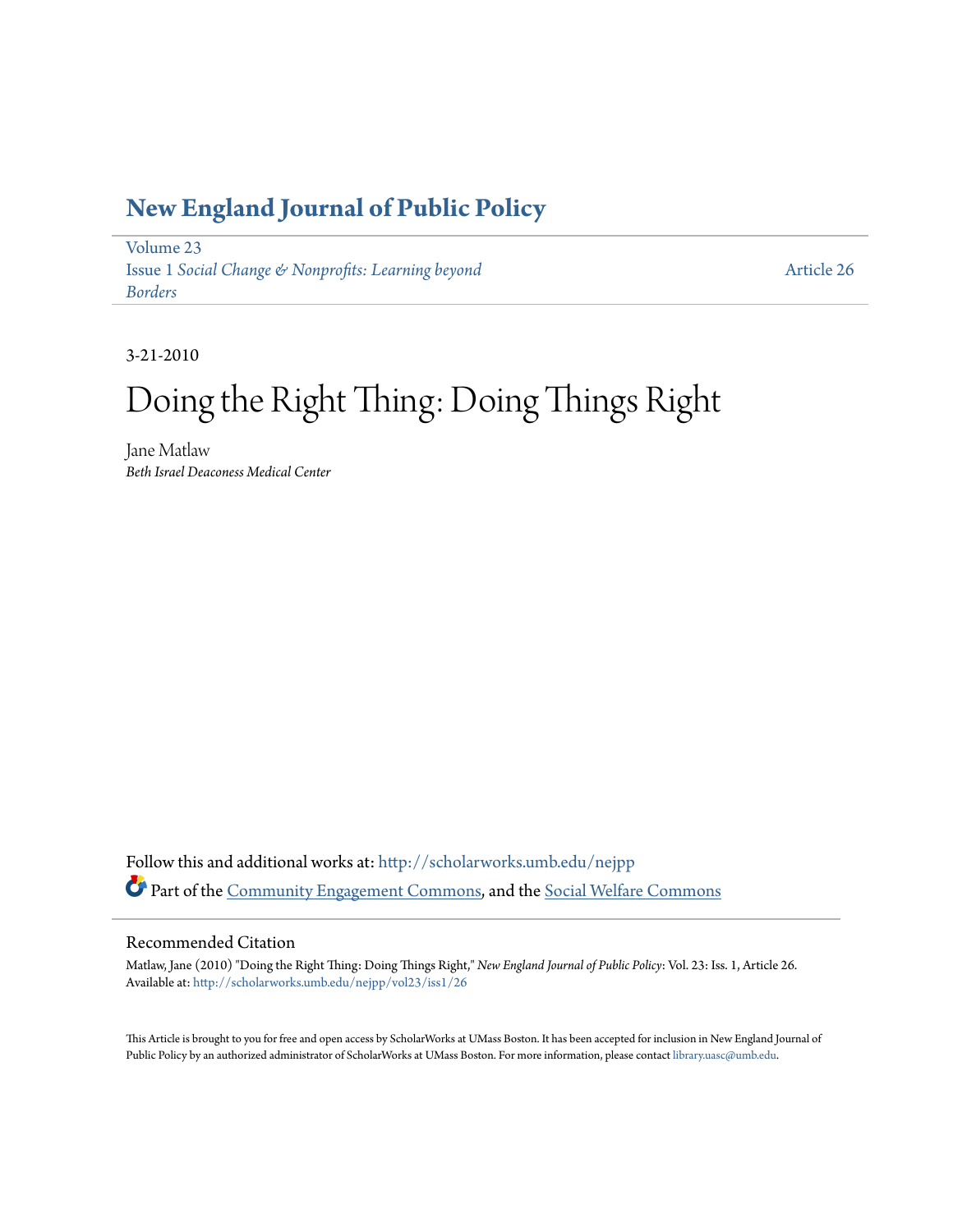## **Doing** the Right Thing

### Doing **Things** Right

#### *Jane Matlaw*

was privileged to be a part of the "birthing" of the Learning Exchange Networks (LENs) and am a veteran participant. I sat through many superb workshops and l<br>a piece on social justice and advocacy. I had no idea that duri (LENs) and am a veteran participant. I sat through many superb workshops and led endeavor, I would see how my world of work would so clearly intersect with the mutual learning that was happening with my colleagues in Boston and in Haifa. In my job as Director of Community Relations at Beth Israel Deaconess Medical Center (BIDMC), I am responsible for the community relations activities of a 560-bed Harvard teaching hospital in Boston, Massachusetts. My personal philosophy about how to work with the community is very simple.

- **•** Listen and hear what your community (no matter how you define it) are saying
- **•** be honest
- **•** be genuine in your response
- **•** follow through.

And perhaps above all else, lead with your values. Moses, with his values of humility and devotion, was able to lead the Jewish people from slavery to freedom. The story of Passover that culminates at the giving of the law at Sinai teaches that despite great hardship, and "losing their way," Moses was able to lead the Jewish people to freedom and fulfillment by connecting his devotion to God and the law to the stewardship of its people in difficult times.

In our workshops on leadership, Learning Exchange participants talked about the qualities of all kinds of leaders, and the challenges that leaders face. Much has been

*Jane Matlaw, M.S.W., LICSW is the director of Community Relations at Beth Israel Deaconess Medical Center in Boston. She is a member of many boards and community groups, including the Jewish Community Relations Council where she served as vice-president of the Board and was chair of the Haifa Social Justice and Civil Society Committee when the Learning Exchange was created and developed. She cochairs the Jewish Women's Coalition on Breast Cancer and is a member of the Board of Directors for Jewish Vocational Services and Action for Boston Community Development Parker Hill/Fenway. Jane is also on the executive committee of the Multicultural Coalition on Aging, and the Mission Hill Main Streets elderly friendly business district advisory board.*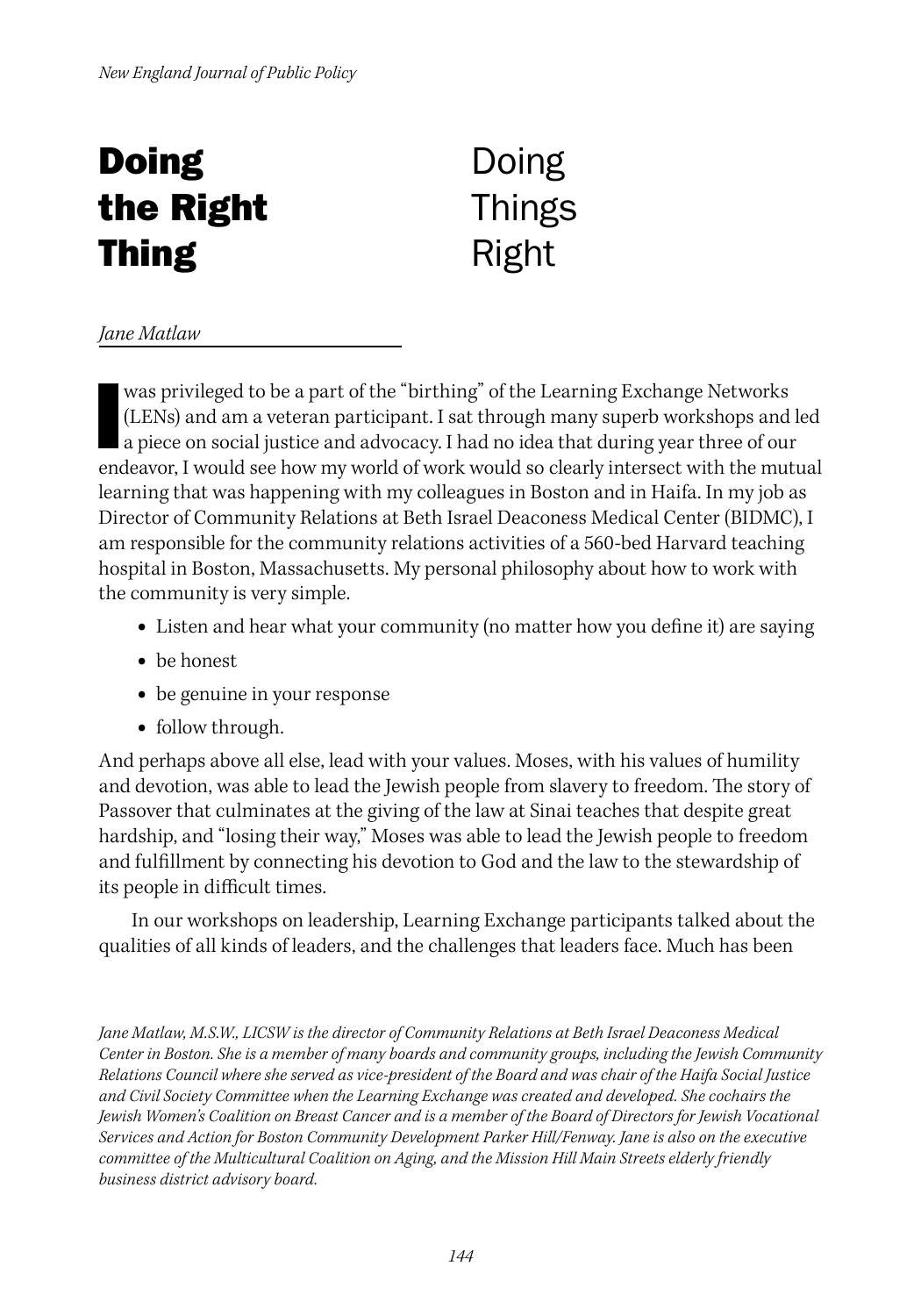written on great leaders so I will resist a literature review on this topic. Leadership involves a wide range of skills. From my perspective, you need to have transparent guiding principles and practices, and value and respect those whom you are formally "leading" as well as those who are affected by your position of leadership. In an ideal world, you would have a trusting and mutually respectful relationship with your leader where each individual could hear the feedback from the other.

I have worked at BIDMC for twenty-eight years, beginning as a social worker, and in my current position in community relations for the past fifteen years. While participating in the Learning Exchange I had a chance to step back, listen, and learn about leadership styles, cultural differences, leadership successes and failures. I was given the time and space to reflect on how different leaders of my hospital had an impact on my work; on the way I felt about it, and ultimately how I related it to the people I worked with in the community. It also helped me see BIDMC as a socialchange organization, though I did not see this connection initially.

This new view first came when I began reflecting back to the roots of the hospital and its beginnings. I realized that BIDMC had been a change agent from the day it opened its doors. When the Jews immigrated to Boston from Eastern Europe in the early 1900s, they did not feel welcomed in the local hospitals. They were viewed as outsiders who had peculiar eating habits, language, and rituals. The children of these immigrants who went to medical school could not get medical residencies at the hospitals in Boston. As a result, in 1917 the Jewish community built its own hospital. One of the big sociological questions facing the Jewish community at that time was whether they wanted to remain separate from the mainstream community, or to try to assimilate and be a part of it. The same question was raised about building the hospital. What resulted was construction of a hospital based on the Jewish principle of Tikkun Olam, "Repair of the World."

The Jewish community built Beth Israel Hospital for the general Boston community. It created a place where people of all races, cultures, and ethnic backgrounds could get high-quality and culturally sensitive medical care from a Harvard teaching hospital. In this sense, Beth Israel Hospital was a change agent. It changed the culture of hospitals and of the way care was delivered to the community. It took the experience of being the outsider and designed a hospital so that no one else had to have that same experience. It took into account the needs of patients and their families beyond the body part that needed attention. The first Patient Bill of Rights was created by Mitchell Rabkin, M.D. at Beth Israel Hospital, which, for the first time, gave patients a set of rights and responsibilities and made the hospital accountable to its patients. The Patient Bill of Rights was later adopted by almost every hospital in the nation. This radically changed the nature and culture of hospital care delivery.

I consider myself lucky. At BIDMC, our current CEO, Paul Levy, leads with values that are critical to me personally and professionally. On a daily basis he "walks the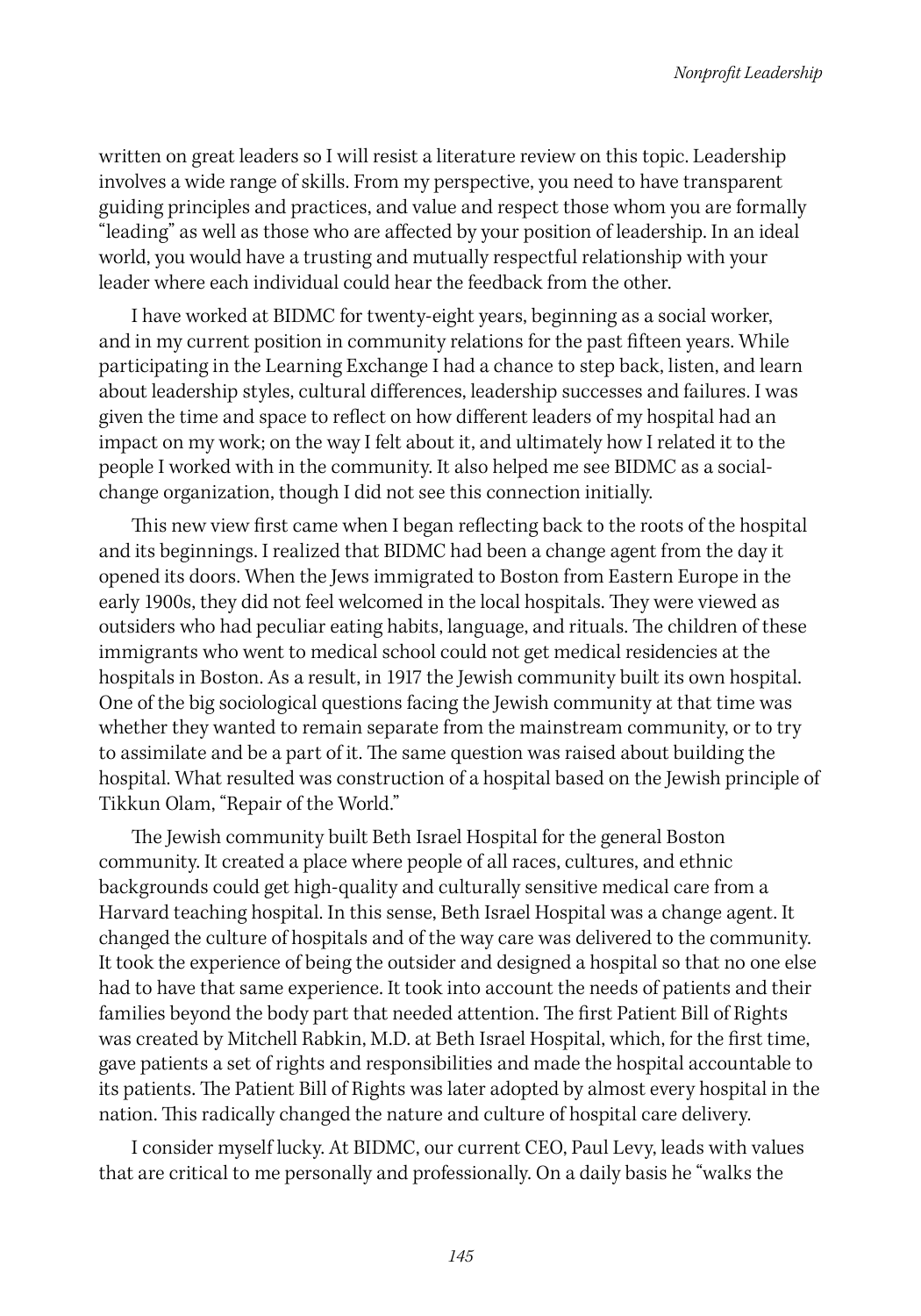walk." To know what I am talking about all you have to do is look at his blog, www. runningahospital.blogspot.com. He is thoughtful, candid, and provocative and he gets you thinking. No one screens what he writes (my colleagues in corporate communications did some initial nail-biting when he launched the site) and he talks openly about what goes on at BIDMC; the good and the bad. He poses questions to his readers and welcomes comments and criticism (as long as it is civil) in addition to You Tube videos, photos of birds on the beach, poignant, tragic, and uplifting stories and political commentary on the current healthcare system. When he criticizes something (for example, healthcare reform) he offers his reasons why. I may not always agree with him but I listen to what he says and, conversely, I feel that he values my opinion, though he does not always agree with me. He is not afraid to talk about the "elephants in the room" and "outs them" in the service of better care for patients. He is a risk taker, an embracer of new technologies when they have been proven to be beneficial (not just because they are "hot") and uses social media to the fullest extent possible to connect with people. And yet he tossed out his blackberry and went "cold turkey" when he found he was becoming a "crackberry addict" and was in cyberspace when he should have been present in the room.

In a year of devastating budget cuts with thousands of individuals losing their jobs around the country, Mr. Levy was faced with the painful prospect of cutting over 500 jobs due to budget shortfalls. But he chose to go a different route. He involved the entire hospital staff in brainstorming ways to avoid layoffs. His guiding principle was that he should trust the people who worked at BIDMC because they care about the place and they care about one another. So why not trust them to come up with approaches that would solve this problem? He scheduled several "town meetings" at different places and times around the medical center. He began by laying out the financial realities with facts and figures so that people understood what the situation was. He said that the shortfall could be solved with layoffs, but the reality was that it would be very hard for people to find new jobs in the current economy. He proposed that if everybody in the organization made a sacrifice, we could save most of these jobs. That led to the next question: "how can we make that happen?" Before entertaining responses to that question he asked the group if they would consider going one step further. He asked what we thought about leaving the low-wage earners out of the equation. In other words, whatever was suggested and ultimately implemented, these workers would be exempt from any and all cuts — salary or benefits. Many of these workers were struggling immigrants, and others had a spouse already out of work.

What happened next was extraordinary. The entire auditorium stood up and spontaneously applauded. Many of us had tears in our eyes, including Paul Levy. It was a moment where I felt like I was truly a part of a larger family and one that cared about all of its members — and willing to sacrifice for it. Employees then came up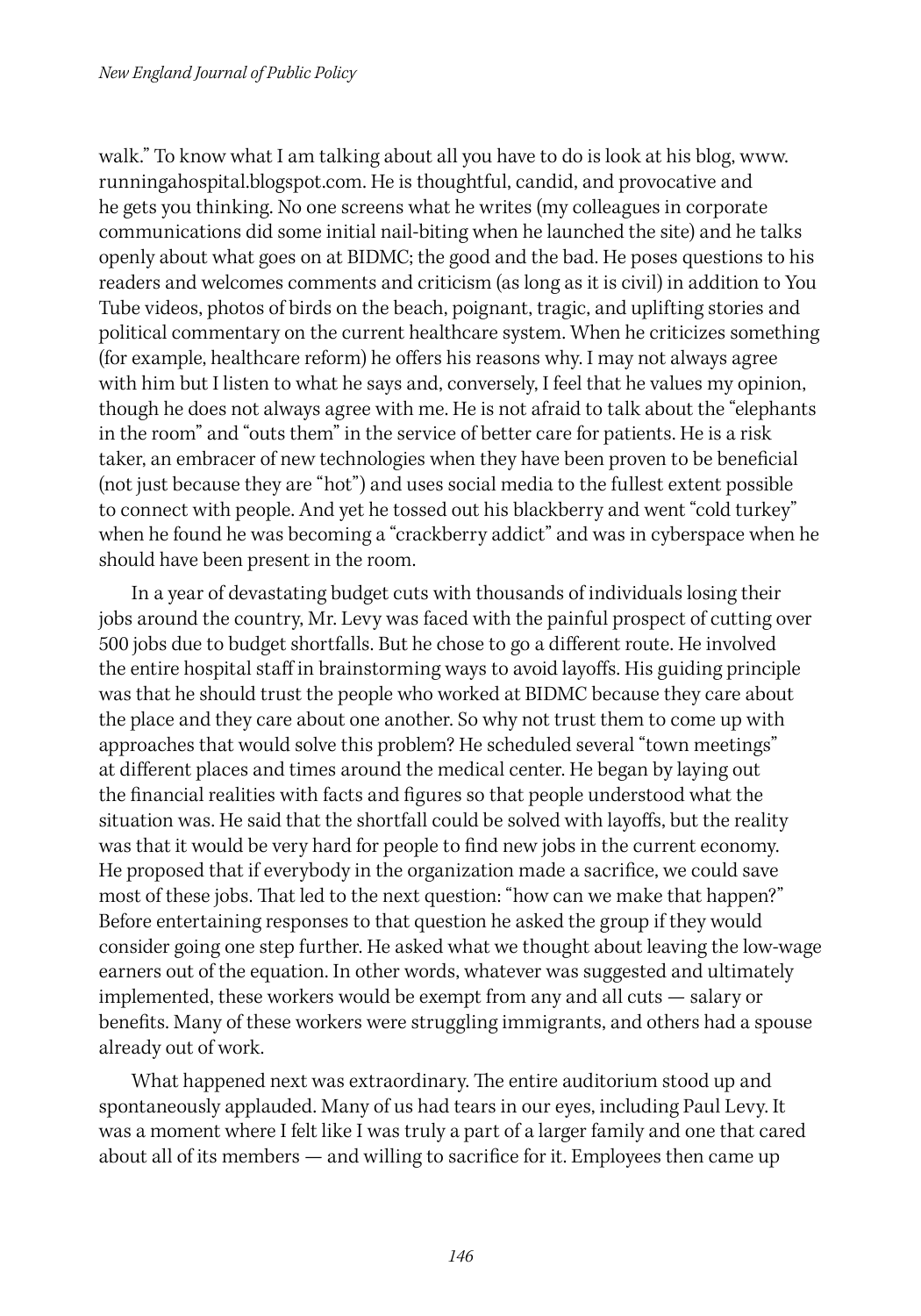with a variety of suggestions of ways to cut their own salaries and benefits. Setting an example, Levy announced that he was cutting his own salary. Most of the hospital's skilled workers took a pay cut. What we gained was greater than any dollar amount — a recharged sense of family, support, and the value of each employee's labor. Ultimately, only seventy jobs were lost. Paul Levy was an inspiration for showing consideration for his employees and trusting in their compassion. "Do unto others as you would have others do unto you  $-$  all the rest is just commentary," Levy said, quoting an old story about the Jewish scholar Hillel when being interviewed for an article. "It's a code to live by, and if you behave that way, the world will be a better place because other people will behave that way back."

This had just happened one day before a trip to Israel on the Learning Exchange. One of the other participants, Donna Haig Freidman (the editor of this journal) arrived a couple of days later and brought news that Paul Levy was all over the local and national press for the approach he had taken to facing the deficit — one where he was transparent about the seriousness of the problem, and how he held open meetings demonstrating his faith in his employees by asking for their help in trying to avoid layoffs at a time when immediate action was needed. The LEN participants were intrigued and inspired by his actions. Many took to the Internet to read his blog and follow the stories in the U.S. press. I arranged for Mr. Levy to speak to the group during their next visit to Boston. The group talked about this as an example of leadership that incorporated many of the attributes and values that we had been talking about in our discussions. It was then that I realized that my hospital had been a social-change organization.

I used to think that the leadership of the hospital did not really matter much to me. All that I needed was to believe in the hospital's mission, values, and the work that we do to eliminate human suffering and disease. Having been a social worker for many years, I personally knew many of the clinicians and knew that they cared deeply about our patients and their families. In my community work, that helped me during tough times when in my role as community liaison, I had to deliver hard and/ or disappointing news. I used to think that whoever was "at the top" was supposed to keep us in a solid financial position, make sure the operations ran efficiently and smoothly, and could work effectively with the wide variety of constituents. These are still important parts of the work of leadership, but during and since the learning exchange I have thought much more about leadership and management, the distinctions between them, and how they need to work hand-in-hand. Trying to separate the two is likely to create more problems than it solves. The leader's job is to motivate and inspire, and the manager's job is to plan and coordinate. In his 1989 book *On Becoming a Leader*, Warren Bennis composed a list of the differences:

- **•** The manager administers; the leader innovates.
- **•** The manager is a copy; the leader is an original.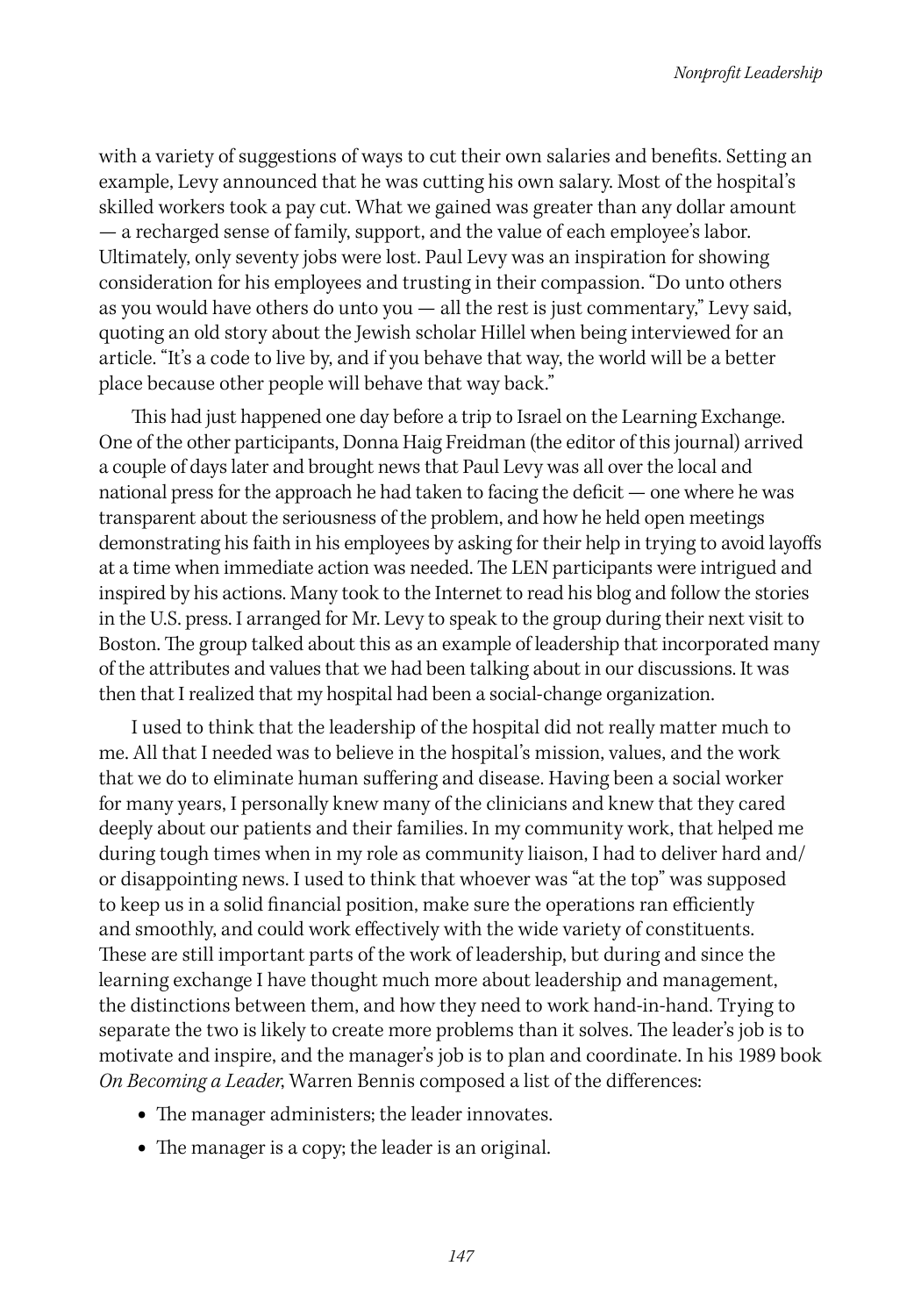- **•** The manager maintains; the leader develops.
- **•** The manager focuses on systems and structure; the leader focuses on people.
- **•** The manager relies on control; the leader inspires trust.
- **•** The manager has a short-range view; the leader has a long-range perspective.
- **•** The manager asks how and when; the leader asks what and why.
- **•** The manager has his or her eye always on the bottom line; the leader's eye is on the horizon.
- **•** The manager imitates; the leader originates.
- **•** The manager accepts the status quo; the leader challenges it.
- **•** The manager is the classic good soldier; the leader is his or her own person.
- **•** The manager does things right; the leader does the right thing.

It was Paul Levy who led me to this list. This is how he thinks and how he thinks about leadership and management. In late 2009, he wrote a piece on his blog on accountability. "I view the leader's job as helping to create an environment in which people are so comfortable with their role in the organization, and are given the right tools for doing their job, that they hold themselves accountable." He went on to say, "After all, most people want to do well in their job and want to do good in fulfilling the values of the enterprise. Why not trust in their inherent desire to be successful personally and collectively? Instead of focusing on measuring their performance against static metrics, why not create a setting in which they use their native intelligence, creativity, and enthusiasm to solve problems in an inevitably changing environment? Then, spend your time praising them and making sure they get credit." As he says in his blog, this is at variance with most management guidance on the subject. He asserts that it is not only impossible to hold people accountable in an organization, but trying to do so is a misallocation of managerial attention.

There are areas of overlap between managers and leaders. To be a great organization, there are times when managers need to demonstrate leadership skills and leaders need to step in and manage. But what makes the difference is that a great leader helps employees feel that they are a part of his or her team and have a role in shaping the organization rather than just carrying out their tasks on a day-to-day basis.

The Learning Exchange has provided not only the theoretical foundation and frame for learning about issues such as leadership. It has brought us together as leaders from Boston and Haifa for the chance to learn together and from one another about the challenges and successes of leading and being social-change organizations in a very complex world.

 $\infty$